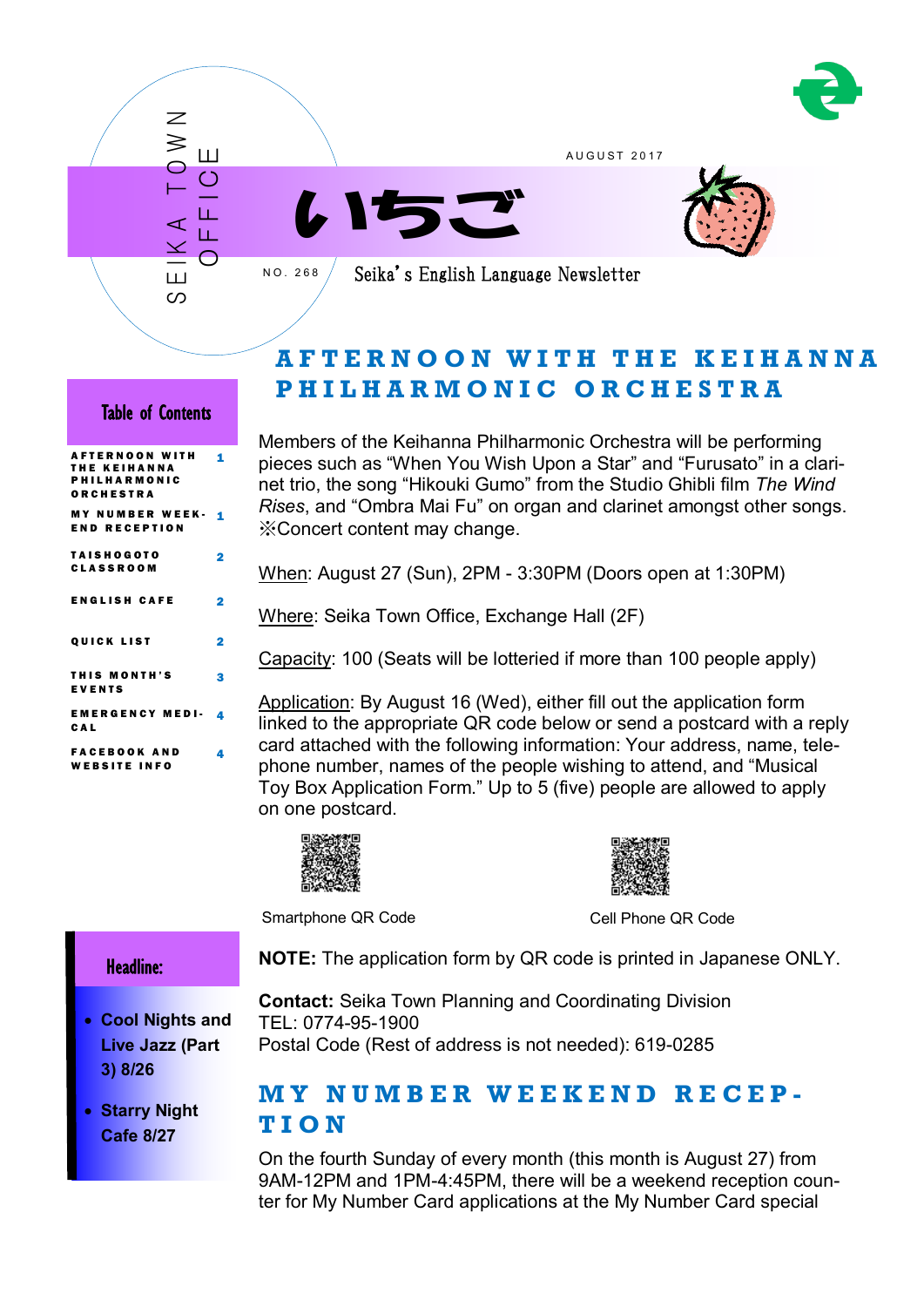

reception counter on the second floor of Seika Town Hall. This is only for those who have received the My Number notification card. A reservation is required and must be made when Seika Town Hall is open.

NOTE: The schedule may change due to maintenance or other circumstances.

**Contact: General Services Counter TEL: 0774-95-1915 E-mail: madoguchi@town.seika.lg.jp**

# **T A I S H O G O T O C L A S S R O O M**

The Taishogoto, or Nagoya Harp, is a stringed instrument that gets its name from the Taisho Era (1912-1926) in Japan. There will be instruments available to play, but feel free to bring your own if you have one!

※This class will be held in a two-part series, but the second class date and time will be decided amongst the participants of the first class (details below).

When: August 26 (Sat), 7:30PM - 8:30PM Where: Mukunoki Center, 3F Classroom Capacity: 5 people

**Contact: Kin Denryuu Taishogoto (Murakami Shoushu) TEL: 090-8380-4805** 

# **E N G L I S H C A F E**

When: September 23 (Sat), 10:00 AM to 12:00 PM Where: Mukunoki Center Classroom, 3rd Floor Details: Watch an English presentation, freely speak in English, listen to music, sing songs and enjoy meeting other people. Foreign participants are welcome! Cost: 500 Yen (Bring your own drink and snacks) ※No reservation required, just show up Contact Info: Seika Global Network Representative Wakita TEL: 090-2191-9864

## **QUICK LIST -**

Hello and welcome to the Quick List! Each week we will present a short list of vocabulary that you can quickly put to use in daily life.

This Week's Theme: Vacation

Please send me feedback! Is this list at a good level? Too hard? Too easy? Also, if you have topic suggestions please tell me what you want to learn!

1. 祝日 ー しゅくじつ ー national holiday  $2.$  休暇 ー きゅうか ー day off (from work) 3. 三連休 ー さんれんきゅう ー three-day weekend 4. 観光客 ー かんこうきゃく ー tourist  $5.$  旅立ちする ー たびだちする ー setting off (on a trip) 6. 出発する - しゅっぱつする - to depart 7. 渋滞 - じゅうたい - traffic  $8.$  到着する  $-$  とうちゃくする  $-$  to arrive  $9.$  郷土料理 ー きょうどりょうり ー local cuisine 10. ぶらりと — aimlessly (i.e. walking)

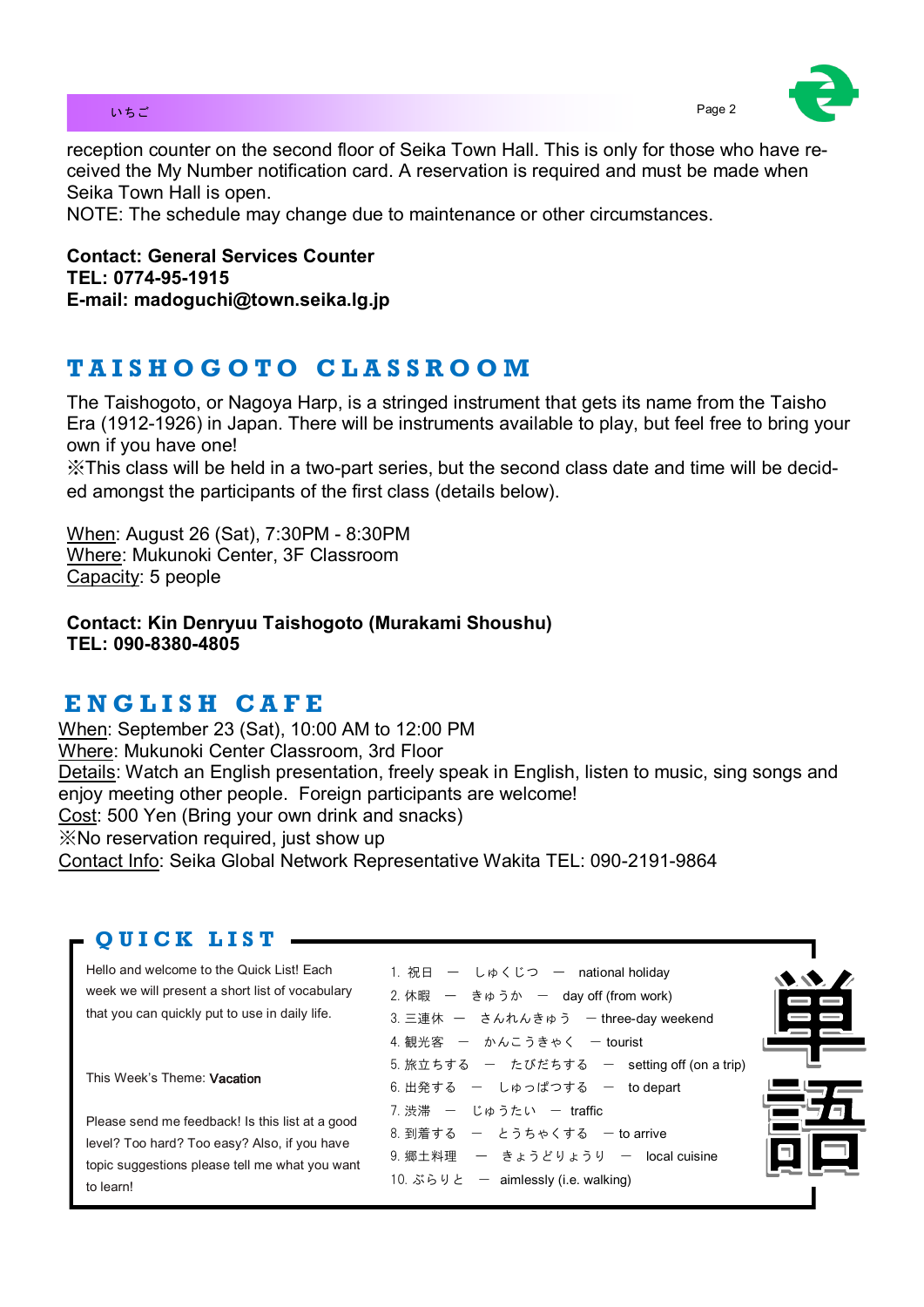## THIS MONTH'S EVENTS

| Day             | ïme           | <b>Details</b>                     | Place                                           |
|-----------------|---------------|------------------------------------|-------------------------------------------------|
| August 26 (Sat) | 19:00 - 20:00 | Cool Nights and Live Jazz (Part 3) | Keihanna Commemorative Park,<br>Kangetsuro Deck |
| August 27 (Sun) | 19:00 - 20:30 | <b>Starry Night Cafe</b>           | Keihanna Commemorative Park, Suikeien           |

| Mukunoki Center |                | <b>Health Center</b> |               |           |                                |
|-----------------|----------------|----------------------|---------------|-----------|--------------------------------|
| Day             | Time           | <b>Details</b>       | Day           | Time      | <b>Details</b>                 |
| 8/9 (Wed)       | 15:00 - 17:00  | Table Tennis Day     | 8/24 (Thurs)  | $13:00 -$ | 3.5 Yr-Old Health Checkup      |
| 8/15 (Tues)     |                | Closed               | 8/30 (Wed)    | $13:00 -$ | $9 - 10$ Mo-Old Checkup        |
| 8/16 (Wed)      | 15:00 - 17:00  | Table Tennis Day     | 8/31 (Thurs)  | $13:00 -$ | $3 - 4$ Mo-Old Checkup         |
| 8/23 (Wed)      |                | Closed               |               |           |                                |
| 8/27 (Sun)      | $9:00 - 12:00$ | Smile Sports Arena   | $9/5$ (Tues)  | $13:00 -$ | 3.5 Yr-Old Health Checkup      |
| 8/30 (Wed)      | 15:00 - 17:00  | Table Tennis Day     | $9/7$ (Thurs) | $13:00 -$ | 2 Yr-Old Dental Health Checkup |
| 9/6 (Wed)       | 15:00 - 17:00  | Table Tennis Day     | 9/8 (Fri)     | $13:00 -$ | 1.5 Yr-Old Health Checkup      |

## **E V E N T S**

## **Cool Nights and Live Jazz (Part 3)**

When: August 26 (Sat), 7 PM—8 PM

Where: Keihanna Commemorative Park, Kangetsuro Deck Admission: Entrance fee to Suikeien

Details: Enjoy the cool sound of live jazz to go along with the cool evening landscape of the Japanese garden. The guest for this jazz night (the third in this summer's series) is Blue Sonic City with Non Tanioka.

## **Starry Night Cafe**

When: August 27 (Sun), 7PM~8:30PM Where: Keihanna Commemorative Park, Suikeien Details: Using a telescope, we will look up at the night sky from Keihanna Park. A guide will explain what we see in the night sky. We may even be lucky and see Jupiter or Saturn tonight.

#### **K E I H A N N A M I N I - C O N C E R T**

# In The Atrium Lobby

Date: ① August 9 (Wed) ② August 23 (Wed) Time: 12:15 PM - 12:45 PM Songs: ① Leonard Bernstein, "Overture to *Candide"* (Piano) ② Francis Poulenc, "Sonata for Flute and Piano" (Flute and Piano) Contact: Keihanna Plaza Puchi Concert Committee TEL: 0774-95-3361 WEBSITE: https://www.keihannaplaza.co.jp/event/concert/